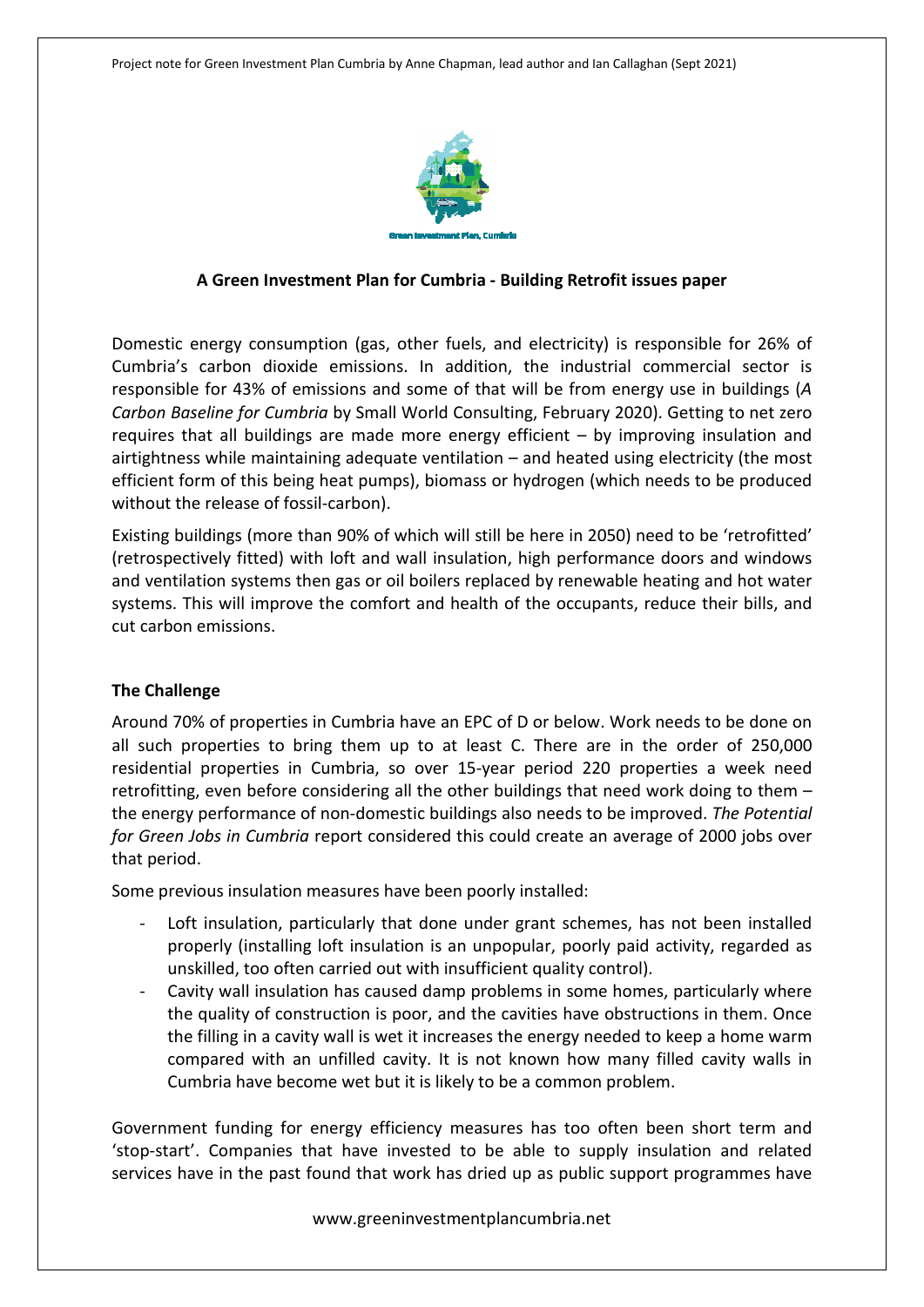been unexpectedly scaled back, or not really materialised as expected, resulting in little appetite in the construction industry and relevant trades to getting involved in energy efficiency work.

#### **Barriers to retrofit**

These include:

- Availability of trusted information on what should be done to a particular property
- Availability of tradespeople/installers who can do the work required to a good standard
- Availability of finance to do the work
- Complexity and hassle of dealing with all of the above
- Upheaval involved in having work done.

The second of these may be the most critical barrier. The development of companies offering relevant services has been hampered by the stop-start nature of UK funding for retrofit over the last decade or so.

There are no Trustmark-accredited installers of cavity wall insulation based in Cumbria. There are companies involved in solar PV in Eden and South Lakes and plumbing/ heating/ electrical companies that now do heat pumps and other forms of renewable energy. The only one of these that could be thought to be in West Cumbria is Roland Hill in Wigton.

But heat pump and solar PV installers are the tip of the iceberg when it comes to what is needed for retrofit. 90% of the work is about improving the fabric of the building and requires good general builders.

# **Different skills and technologies are required for different types of buildings**

From EPC data 22% of properties in Cumbria were built before 1900. This ranges from 11% in Barrow to 34% in Eden (but note that in Barrow 33% of properties were built between 1900 and 1929). This will be an underestimate as all buildings built since 2008 will have an EPC whereas building constructed before 2008 will only have an EPC if they have been sold, let, or had renewable energy systems installed.

Buildings constructed before 1900 are designed to lose moisture as water vapour through their walls – they need to 'breathe'. Using modern, cement-based mortars, renders and plasters on these buildings can be like putting mushrooms in the fridge in a plastic bag – they go mouldy. Improving the insulation and airtightness of older buildings needs to be done right or problems with damp and mould will increase. Breathable materials, such as lime mortars need to be used, but these are more difficult to apply, and most tradespeople are not skilled in their use. Grant-funded insulation programmes have not always recognised the challenges of improving energy efficiency in older buildings nor that the measures they fund are not always appropriate. There can also be barriers resulting from conservation area and listed building designations.

Buildings built since the 1920s generally have cavity walls that can be insulated (but note that damp problems that can be caused by doing this if the cavities are not clear of obstructions).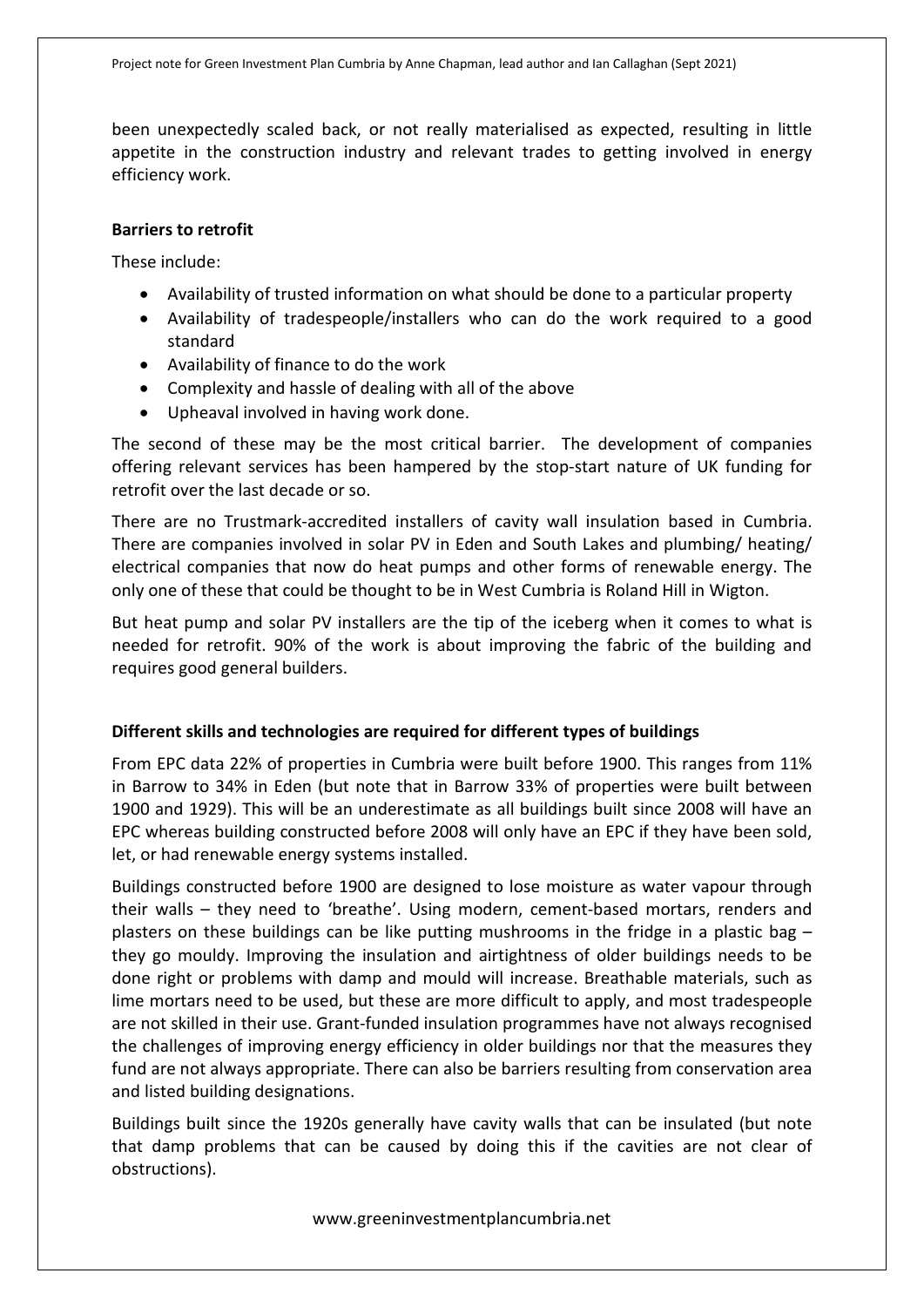There are therefore two 'markets' for retrofit:

- Older buildings that require breathable materials to be used about a quarter to perhaps one third of properties in Cumbria.
- Modern buildings that can be made more energy efficient by installation of cavity wall and loft insulation, double glazing and draught-proofing.

# **Tenure types**

The different types of housing tenure affect how finance for retrofit is arranged. The distribution of these types of tenure in Cumbria is shown in Section 2 of the Annex. Nationally, the worst housing is often in the private rented sector, where the landlord has to pay for energy efficiency improvements whose benefits go to the tenant in the form of lower bills. Financial support for measures often depends on the financial situation of the tenant, but work is best carried out between tenancies when properties are empty. Social housing landlords generally have more institutional capacity to improve energy efficiency. By far the biggest tenure type is owner occupation – around 70% of properties in Cumbria (in 2011). Nearly 40% of these are owned outright. Most of these will be owned by older people, many retired. Those with incomes low enough to qualify for government grant schemes (for the Green Homes grant this is a household income of £30,000) are likely to be elderly and unwilling to undergo the upheaval involved in having retrofit measures installed.

Ideas for how retrofit for these different tenure types could be arranged, set out in a recent report by the Green Finance Institute, are also shown there.

# **Standards**

A new standards framework for retrofit, PAS 2035, was introduced in 2019, and became mandatory in June 2021. This creates the role of Retrofit Co-ordination to oversee projects, which will mean the training of a new workforce for this role.

# **Carbon Credits**

There is presently no code to allow monetisation of carbon savings from improvements in EPCs, though such a code could probably be quite easily produced using EPCs as a baseline / verification measure. A very rough calculation would suggest that at current voluntary carbon prices (£15 assumed, but this is expected to rise quite substantially), improvements to take a home above EPC level C could be worth some £500-750 per home, which may be a material saving for some residents / landlords. $<sup>1</sup>$  At such values, if all of the homes requiring</sup> improvements in Cumbria were addressed, the aggregate value of credits could be of the order of £100+ million, a level that may be of interest to retrofit finance providers as a way of reducing the cost of capital for borrowers. At a national level, based on the Government's target of six to nine million homes being taken above EPC level C by 2032, the value of credits could be as much as £7 billion, indicating that there may be value in looking to establish an EPC-based voluntary credit.

<sup>&</sup>lt;sup>1</sup> Assumes a 1.5-2 tonne p.a. saving per home over 25 years. The medium UK home emits 5.5tpa, but the stock in Cumbria is typically less efficient than the UK average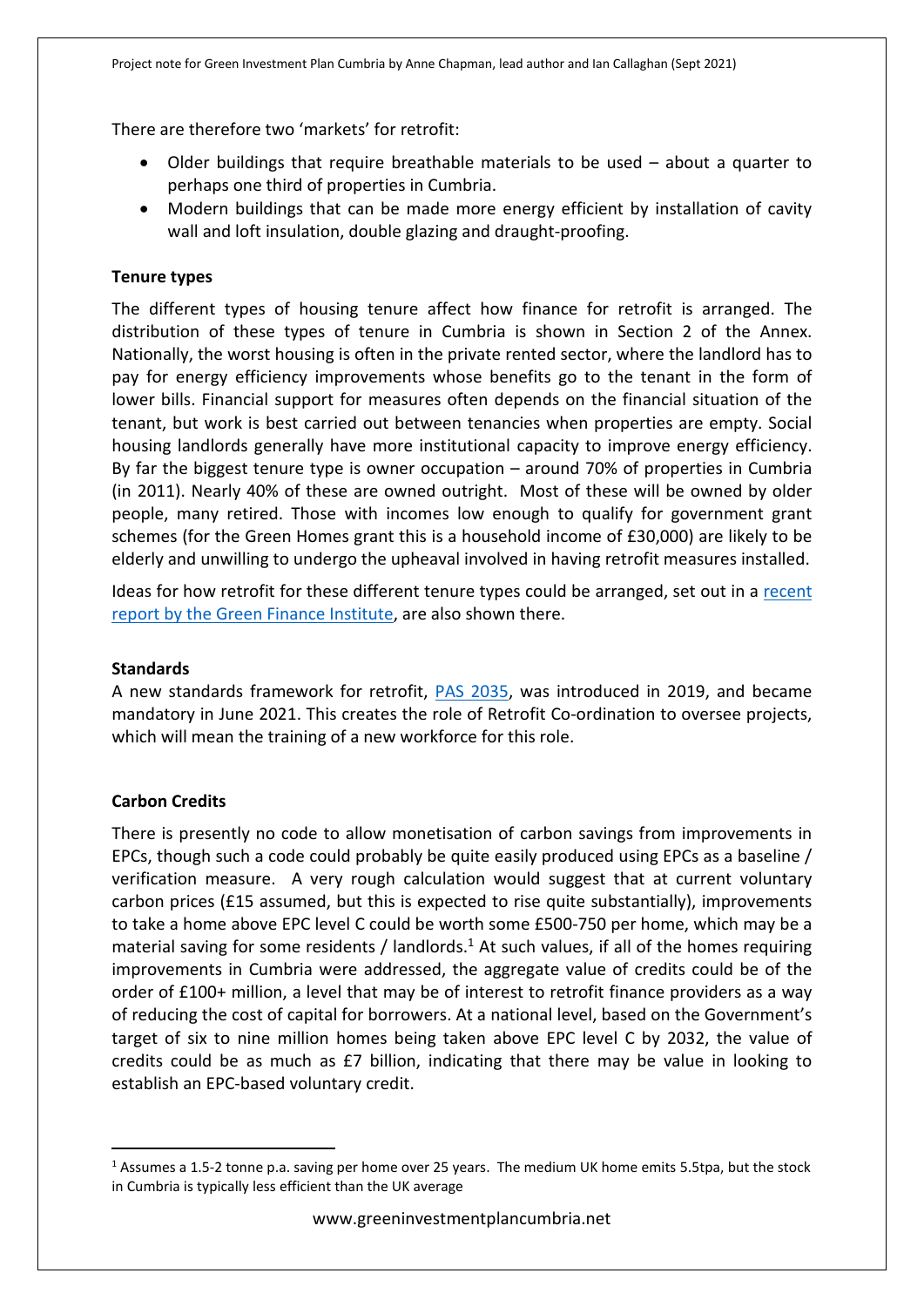#### **Current Retrofit activity:**

Cumbria Action for Sustainability (CAfS) projects:

- *Cold to Cosy Homes* 
	- Advice (currently by phone) on measures needed, behaviour changes, etc.
	- Free LED light bulbs and professional draught-proofing

- Signposting to support/grants available in local areas for those eligible. Run in conjunction with Local Energy Advice Partnership (LEAP) and councils in Cumbria. Funded by the Energy Industry Voluntary Redress Scheme.

*Retrofit for Cumbria* 

A new project looking to recruit 35 able-to-pay households wanting to do whole house retrofits for a pilot programme. Working with Carbon Co-op (based in Manchester, with good track record of doing whole house retrofits). Funded by Energy Industry Voluntary Redress Scheme. Co-ordinator at CAfS is Tina Holt.

 CAfS also offer **paid-for services**: telephone advice, home audits and thermal imaging.

Carlisle City Council

**Home Life Carlisle**

An advice service covering energy retrofit as well as other issues. Gives access to a grants for insulation etc for those qualifying.

Eden District Council

- Strategic priorities include a **Zero Carbon Housing Retrofit Programme**)
- Have successfully bid for £1.5 million from the **Green Homes Grant Local Authority Delivery Scheme** to retrofit 135 homes. Grants available for owner occupiers of houses with an EPC of E, F or G with an annual household income of under £30,000. Working with E.ON on delivery.

#### **Opportunities**

- 1. **Build the capacity of tradespeople in Cumbria** to do high quality work, using appropriate materials, on older buildings. Key to this could be Ecological Building Systems, a company based in Carlisle (owned by an Irish parent company) that supplies more breathable (vapour open) materials that can be used to enhance insulation and airtightness. Importantly they provide training on how to use these materials. Three companies in Cumbria have been trained and invested in the equipment needed to apply their insulating cork/lime render. The challenge may be that existing builders /tradespeople have enough work as it is and do not see the need to learn new skills and ways of working
- 2. **Start up a company based in West Cumbria** (as that is where jobs are needed) to provide the range of measures required for a 'fabric first' approach to retrofit, including insulation and draught-proofing for more modern buildings. Key stakeholders in this could be Allerdale and Copeland district councils. A possible model could be YES Energy Solutions based in Halifax, a Community Interest Company that started in 2000 as a division of Kirklees Council (https://www.yesenergysolutions.co.uk/about/company-history). If such a company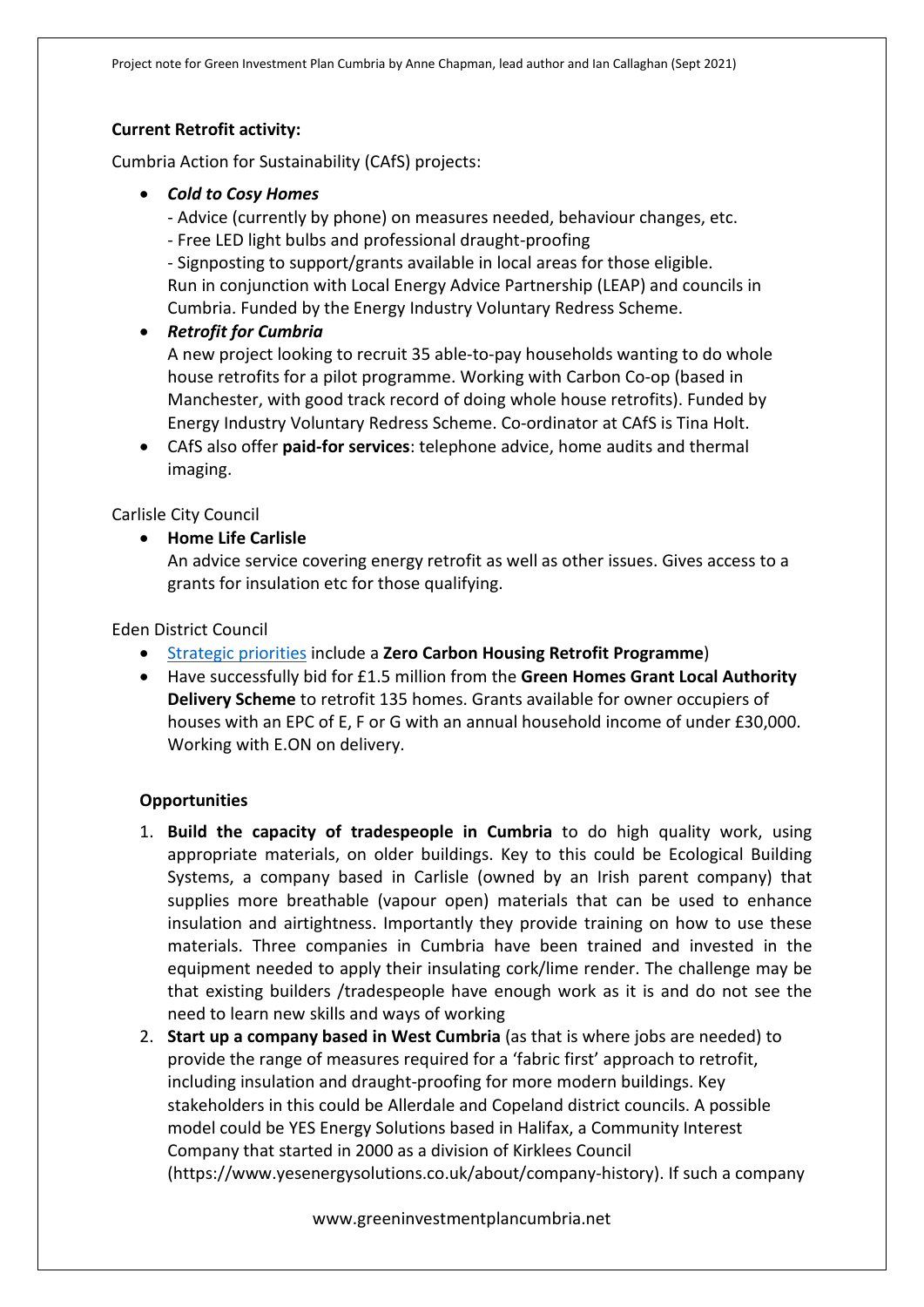were set up as a community benefit society it could raise the required start up capital from a community share offer.

**Or work with existing heat pump companies** (there are installers in Barrow, Ulverston, Penrith and Wigton) so they offer a whole house energy efficiency + heat pump service.

Given the past issues with the retrofit industry any project should ensure that **training, jobs and a stream of work** (through public funding of measures, or attractive loan funding for the 'able to pay') are all provided. Doing any one of these alone will not be sufficient.

*Anne Chapman and Ian Callaghan,* September 2021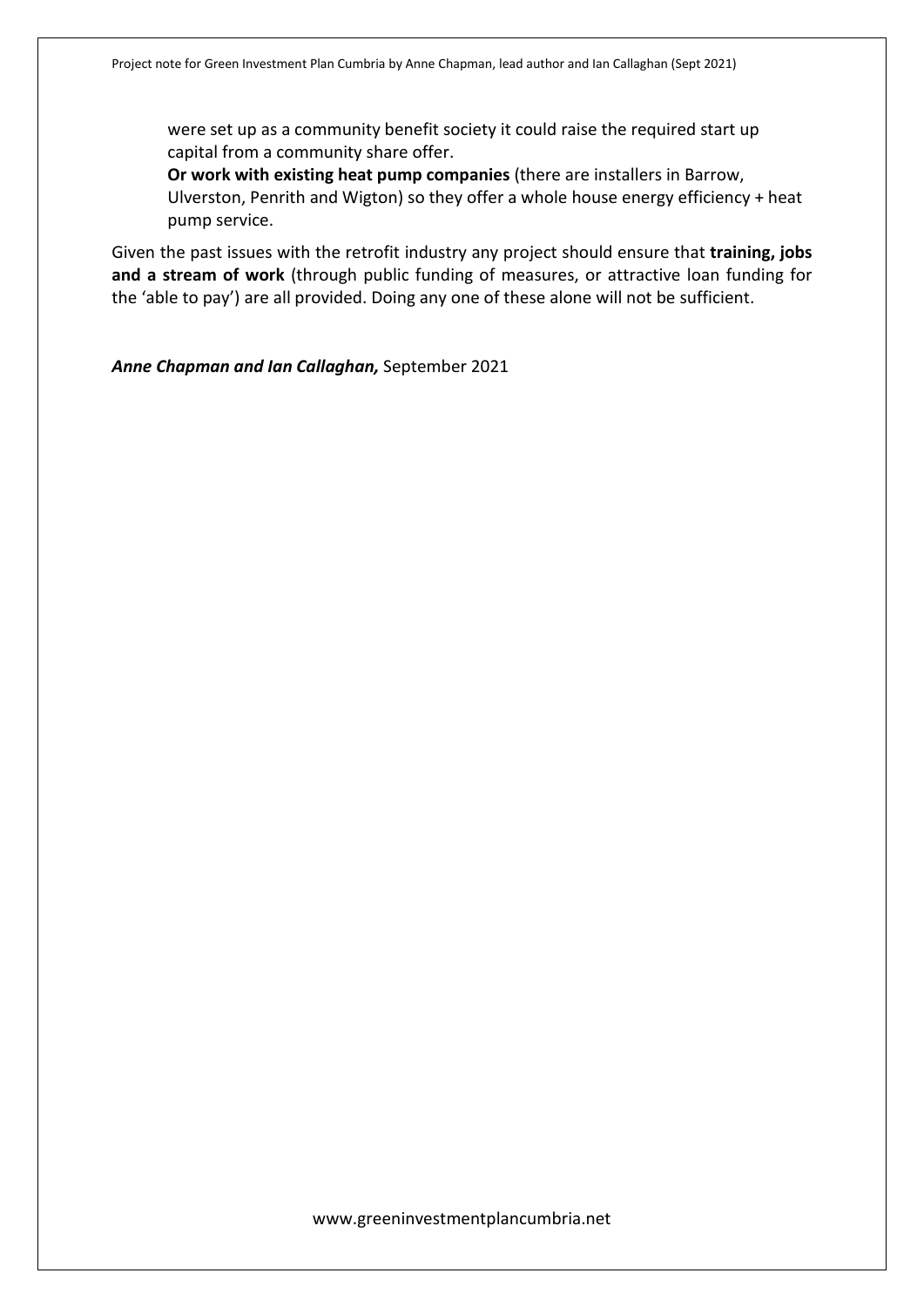#### **ANNEX - SUPPORTING INFORMATION:**

# **1. Current energy efficiency of buildings (from Appendix 2 of 'The Potential for Green Jobs in Cumbria, CAfS March 2021)**

Information on the energy efficiency of buildings in Cumbria has been obtained from the national database of energy performance certificates (EPCs).<sup>2</sup> EPCs were introduced in 2008 and rate properties as A to G on the basis of their construction, levels of insulation, heating systems, efficiency of lighting, *etc.* In theory, band D properties use about 4 times as much energy per  $m^2$  as band A properties and band G properties at least 6 times as much.<sup>3</sup> EPCs have to be provided when buildings are sold (including new builds), rented out or to obtain feed in tariff or renewable heat incentive payments for renewable energy systems. The 55% of domestic properties in Cumbria<sup>4</sup> with an EPC are therefore likely to be more energy efficient, on average, than the properties for which an EPC has not been obtained, as they will include all new homes and all homes with renewable energy systems.

The EPC rating of domestic and non-domestic properties in each district is shown in Figures 4 and 5. Only 0.2% of homes are rated A, 8.6% B and 23.4% C. Almost 70% are D or below.

Of the non-domestic properties with an EPC (it is not known what proportion of the total stock of such properties this is), 1.1% are rated A, but the number at the other end of the scale, in band G is also high at 9.1 %, (only 2.1 % of homes in band G). 66% of non-domestic properties with EPCs are band D or below.

Many public buildings<sup>5</sup> must have a display energy certificate (DEC). This also gives an A-G rating for the building, but it is based on actual energy use (heating fuel and electricity consumption) not just on inspection of the building. The breakdown of DECs in each district of Cumbria is shown in Figure 6. Just over 10% are A or B rated, with 55% D to G.

It is considered that homes need to be at least C rated if we are going to achieve net zero carbon. It is likely, therefore, that over 70% of homes and a similar proportion of nondomestic buildings will need to be retrofitted to improve their energy performance, given that, on average, properties with EPCs will be more energy efficient than those without.

The current government aspiration is '*for as many homes as possible to be EPC band C by*  2035'.<sup>6</sup> For Cumbria to achieve net zero by 2037 this target needs to be exceeded. The UK Energy Research Centre has recently said:

*Almost all of the UK's 29 million homes will require upgrading by 2050, that is about 1 million homes per year, and is equivalent to more than 19,000 homes per week.* 

<sup>4</sup> The total number of domestic properties in Cumbria was obtained from www.gov.uk/government/statistics/council-tax-stock-of-

<sup>2</sup> https://epc.opendatacommunities.org

<sup>&</sup>lt;sup>3</sup> http://energyrating.org.uk/energy\_performance\_certificate1.html

properties-2018, to which 2-years worth of new build properties were added, assuming the number per year is the average no of new dwellings per year, 2015-2018 (From p.111 of Cumbria Intelligence Observatory and Nicol Economics, 2019). The 84 dwellings per year for the Lake District NP split equally between Allerdale, Copland, Eden and South Lakeland.

<sup>5</sup> Those with a total useful floor area greater than 250m2 , occupied by a public authority and frequently visited by the public (https://assets.publishing.service.gov.uk/government/uploads/system/uploads/attachment\_data/file/452481/DEC\_Guidance\_\_rev\_July\_2 015\_.pdf)

<sup>6</sup> p.141 of Committee on Climate Change, 2019.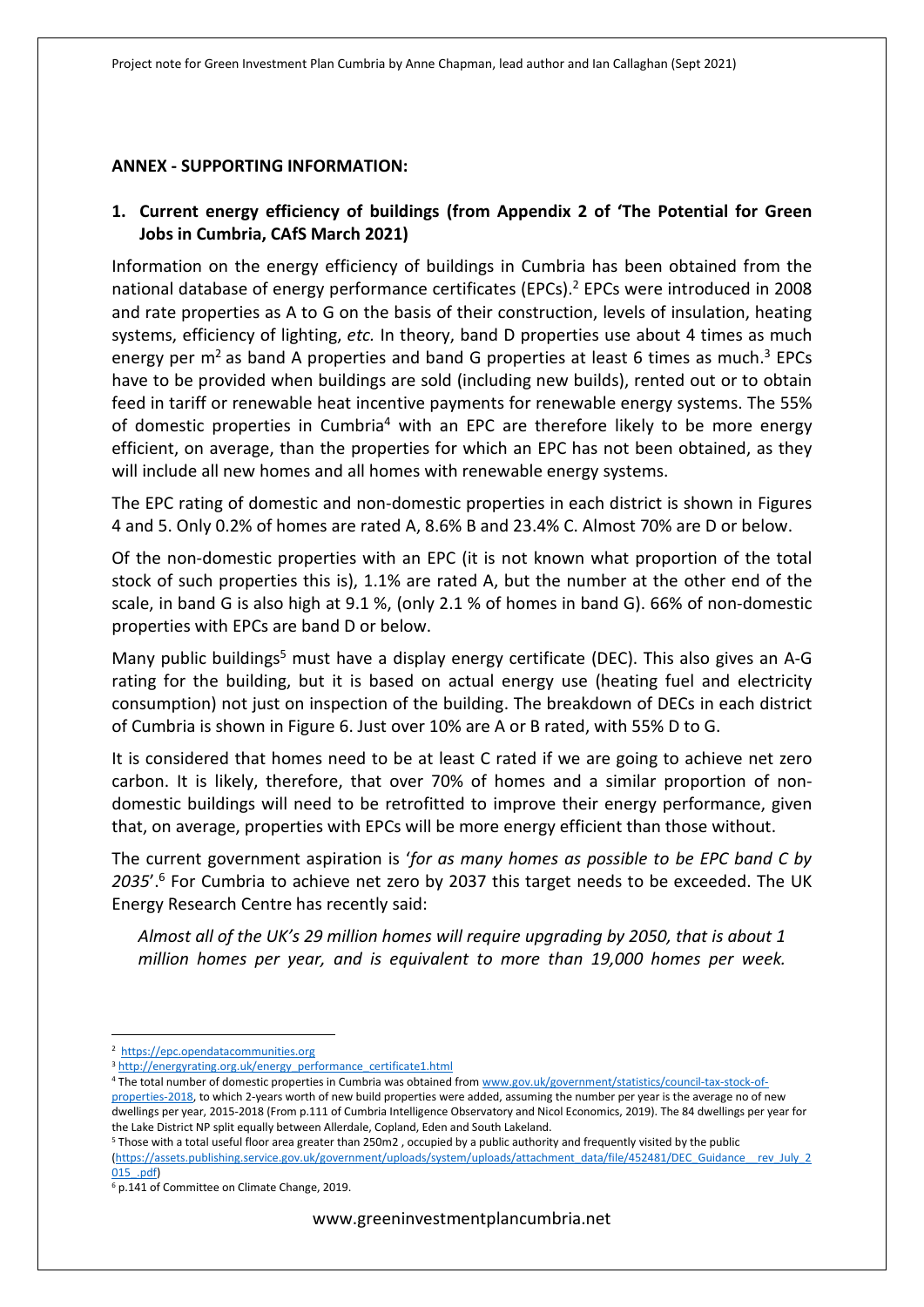*Current retrofit rates are inadequate for achieving even a significant portion of the required level of decarbonisation to meet the 2050 targets.<sup>7</sup>*

Achieving net zero in Cumbria over a fifteen year period requires upgrading at least 220 properties a week to band C or better.



**Figure 4.1** Domestic EPCs by District





<sup>7</sup> https://ukerc.ac.uk/publications/net-zero-heating/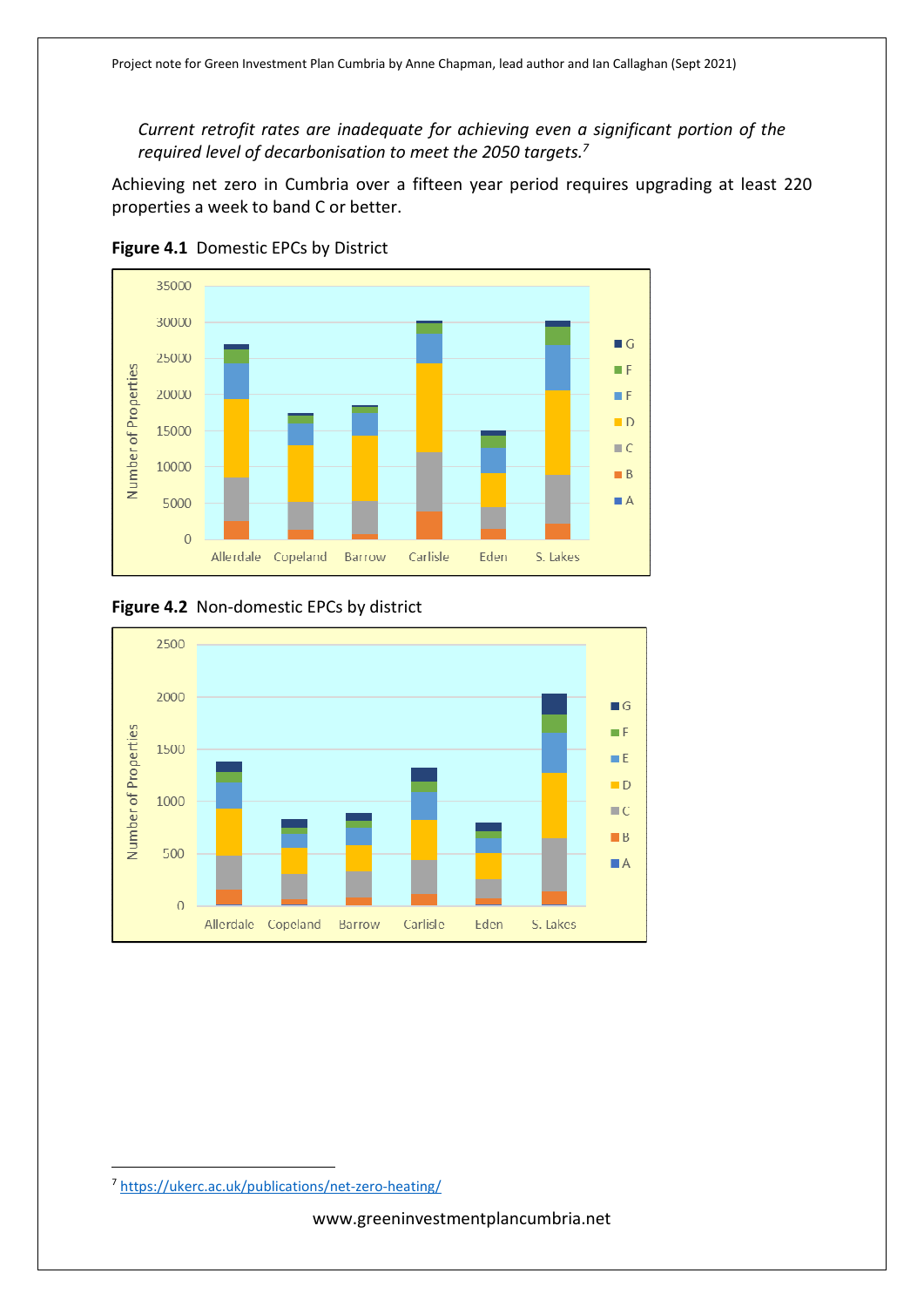

**Figure 4.3** Display Energy Certificates by District

### **2. Tenure of homes in Cumbria**



### From https://www.cumbriaobservatory.org.uk/housing/ Note data is from 2011 census.

Possible ideas for ways of financing retrofit in buildings with different tenure types were put forward in a report of the Green Finance Institute's Coalition for Energy Efficient Buildings in a report in 2020, reproduced below.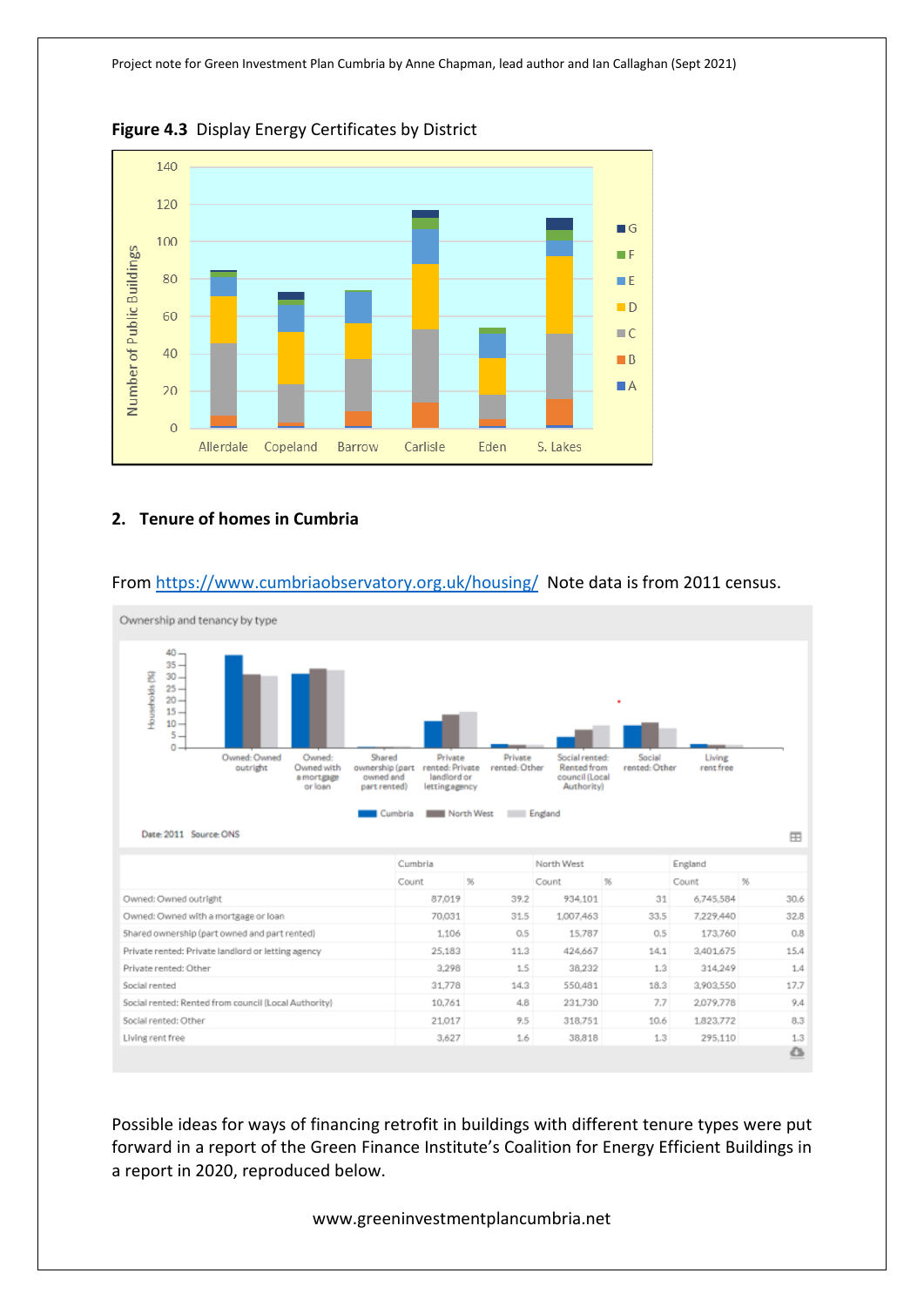Project note for Green Investment Plan Cumbria by Anne Chapman, lead author and Ian Callaghan (Sept 2021)

| Type             | Name                                                                   | Demonstrator description                                                                                                                                                                                                                    |    | Tenure |             |
|------------------|------------------------------------------------------------------------|---------------------------------------------------------------------------------------------------------------------------------------------------------------------------------------------------------------------------------------------|----|--------|-------------|
|                  |                                                                        |                                                                                                                                                                                                                                             | 00 | PRS    | <b>ISRS</b> |
|                  | Property<br>Assessed Clean<br>Energy 'style'<br>financing              | Financial institutions provide long-term capital for retrofit<br>projects, while local authorities or associated independent<br>third parties collect repayments via an additional property<br>charge that is passed through to the lender. |    |        |             |
|                  | <b>Green Equity</b><br>Release                                         | Enables homeowners over the age of 55 to unlock the equity in<br>their property for investment, with favourable terms to<br>incentivise investment into energy efficient improvements.                                                      |    |        |             |
| Lending products | 'Help to Green'<br>Equity Loan                                         | Homeowners can borrow against the equity in their property,<br>in order to invest into energy efficiency improvements.<br>Government support, similar to the Help To Buy scheme, could<br>facilitate favourable borrowing terms.            |    |        |             |
|                  | <b>Domestic Energy</b><br><b>Efficiency Salary</b><br>Sacrifice Scheme | A salary sacrifice scheme that allows employees to draw a<br>loan through their employer for investment into home energy<br>improvements, which is repaid via gross salary contributions.                                                   | ¥  |        |             |
|                  | Leaseholder<br>Financing                                               | Provides an attractive financing offer to private leaseholders,<br>via social landlords or related intermediaries, to foster positive<br>engagement and consent for multi-property retrofit projects.                                       |    |        |             |
|                  | Add-to-my-<br>Mortgage<br>Platform                                     | A digital platform to streamline the process for homeowners<br>to apply for a Further Advance (e.g. additional borrowing on<br>their mortgage) at the 'point of sale' of energy efficiency<br>measures.                                     |    |        |             |

| <b>Type</b>                       | Name                               | Demonstrator description                                                                                                                                                                      |    | Tenure |     |
|-----------------------------------|------------------------------------|-----------------------------------------------------------------------------------------------------------------------------------------------------------------------------------------------|----|--------|-----|
|                                   |                                    |                                                                                                                                                                                               | ŐÕ | PRS    | SRS |
|                                   | Community<br>Municipal Bonds       | Utilises a crowdfunding approach to create an efficient,<br>scalable and cost-effective source of funding for local<br>authorities to finance projects that address the climate<br>emergency. |    |        |     |
| Saving and<br>investment products | Long-Term Retail<br>Investment     | Retail investors to provide capital for home improvements,<br>receiving predictable returns from energy-efficient private<br>rental properties                                                |    |        |     |
|                                   | <b>Energy Saving</b><br><b>ISA</b> | Energy bill savings from a retrofit project can be directed<br>towards an ISA or savings product, to help tenants build up<br>their savings for a mortgage deposit or other investments.      |    |        |     |

\* 00:owner-occupied homes; PRS:private-rented sector; SRS:social-rented sector; \* 00:owner-occupied nomes; PRS:private-rented sector; SRS:social-rented sector;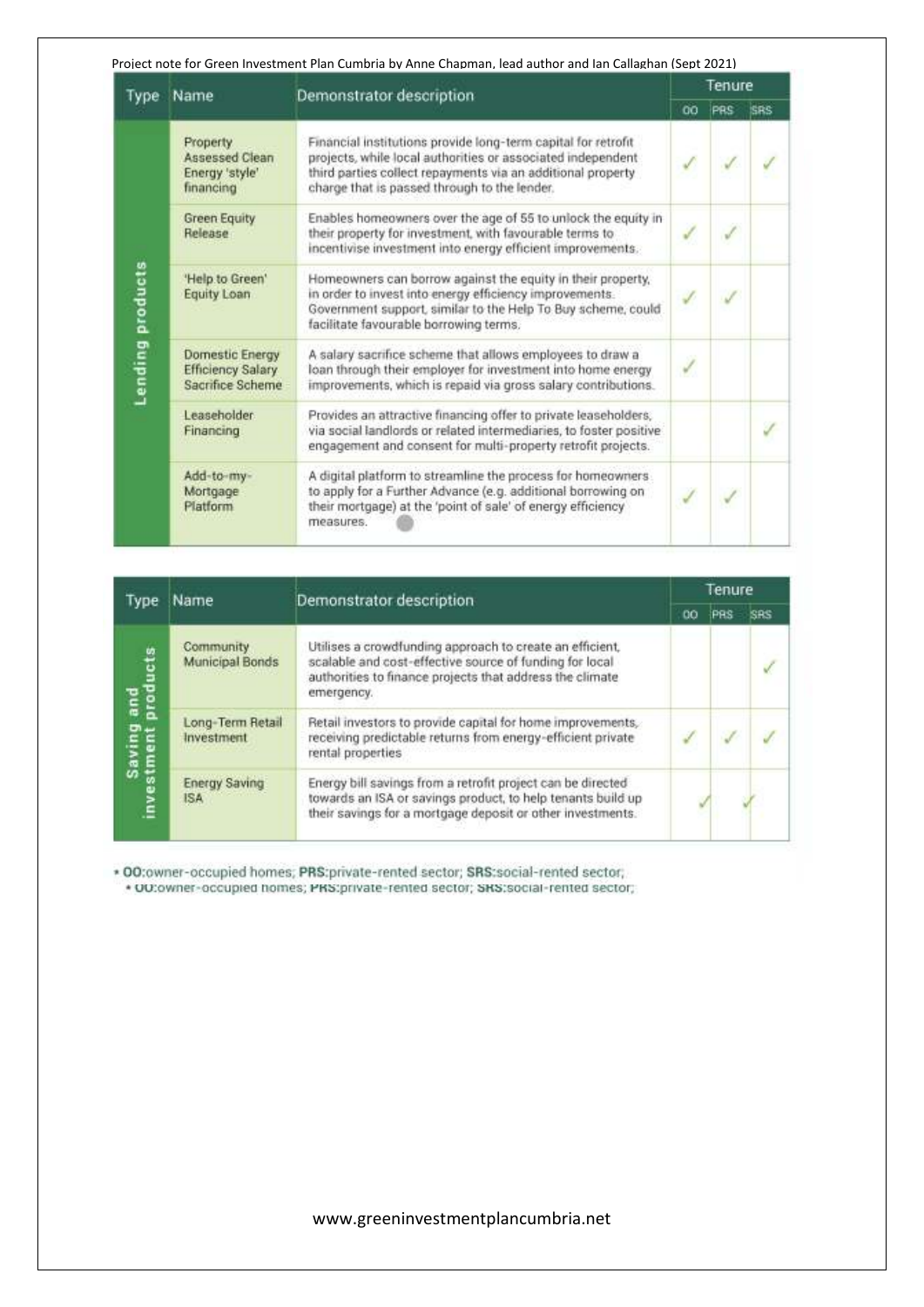| Type                    | Name                                  | Demonstrator description                                                                                                                                                                                   | Tenure |            |            |  |  |  |
|-------------------------|---------------------------------------|------------------------------------------------------------------------------------------------------------------------------------------------------------------------------------------------------------|--------|------------|------------|--|--|--|
|                         |                                       |                                                                                                                                                                                                            | oo     | <b>PRS</b> | <b>SBS</b> |  |  |  |
|                         | Insurance-<br>backed Comfort<br>Plans | An insurance-backed guarantee mechanism for 'Comfort<br>Plans' to increase confidence amongst early adopters (e.g.<br>social landlords) and improve the financing available for<br>deep retrofit projects. |        |            |            |  |  |  |
| Energy service products | Comfort as a<br>Service               | Financial mechanisms to unlock the cash savings in energy<br>efficient and optimised homes, to support the investment<br>case for housebuilders and homeowners to achieve high<br>efficiency standards.    |        |            |            |  |  |  |
|                         | <b>MEES Compliant</b><br>Funding      | An energy performance guarantee that allows private-rental<br>landlords to procure long-term compliance with MEES<br>requirements.                                                                         |        |            |            |  |  |  |

| Type                   | Name                                  | Demonstrator description                                                                                                                                                                              |    | Tenure |            |
|------------------------|---------------------------------------|-------------------------------------------------------------------------------------------------------------------------------------------------------------------------------------------------------|----|--------|------------|
|                        |                                       |                                                                                                                                                                                                       | oo | PRS    | <b>SRS</b> |
| Guarantee<br>mechanism | Government<br>Guaranteed<br>Financing | A government guarantee to support large-scale retrofit<br>projects in the social housing sector, aimed to scale the<br>supply chain and drive economies of scale that benefit all<br>housing tenures. |    |        |            |

\* 00: owner-occupied homes; PRS: private-rented sector; SRS: social-rented sector;

# **3. Age of housing stock from EPCs**

# **Cumbria combined - EPC by age of dwelling**

|    |         |        |        |        |        |                |       |       |              | 1996- | 2003- | 2007                     |
|----|---------|--------|--------|--------|--------|----------------|-------|-------|--------------|-------|-------|--------------------------|
|    |         | Pre    | 1900-  | 1930-  | 1950-  | 1967-          | 1976- | 1983- | 1991-        | 2002  | 2006  | $\overline{\phantom{0}}$ |
|    | Total   | 1900   | 1929   | 1949   | 1966   | 1975           | 1982  | 1990  | 1995         |       |       |                          |
|    |         |        |        |        |        |                |       |       |              |       |       |                          |
| A  | 241     | 3      | 1      | 1      | 6      | $\overline{2}$ | 0     | 5     | $\mathbf{1}$ | 9     | 7     | 17                       |
| В  | 11877   | 51     | 19     | 133    | 120    | 141            | 156   | 278   | 117          | 149   | 248   | 368                      |
| C  | 32361   | 1782   | 1447   | 2545   | 5409   | 2762           | 2782  | 3108  | 1837         | 2862  | 2812  | 1494                     |
| D  | 56483   | 10424  | 7278   | 7207   | 11302  | 6393           | 3209  | 3357  | 2355         | 2982  | 734   | 294                      |
| E. | 24927   | 10234  | 3797   | 2535   | 3218   | 2199           | 853   | 765   | 359          | 307   | 167   | 75                       |
| F  | 9385    | 5526   | 1182   | 646    | 837    | 526            | 174   | 154   | 72           | 44    | 8     | 4                        |
| G  | 3238    | 2231   | 396    | 216    | 217    | 98             | 22    | 16    | 5            | 3     | 0     | 2                        |
|    |         |        |        |        |        |                |       |       |              |       |       |                          |
|    | 138,512 | 30,251 | 14,120 | 13,283 | 21,109 | 12,121         | 7,196 | 7,683 | 4,746        | 6,356 | 3,976 | 2,254                    |
|    |         | 22%    | 10%    | 10%    | 15%    | 9%             | 5%    | 6%    | 3%           | 5%    | 3%    | 2%                       |